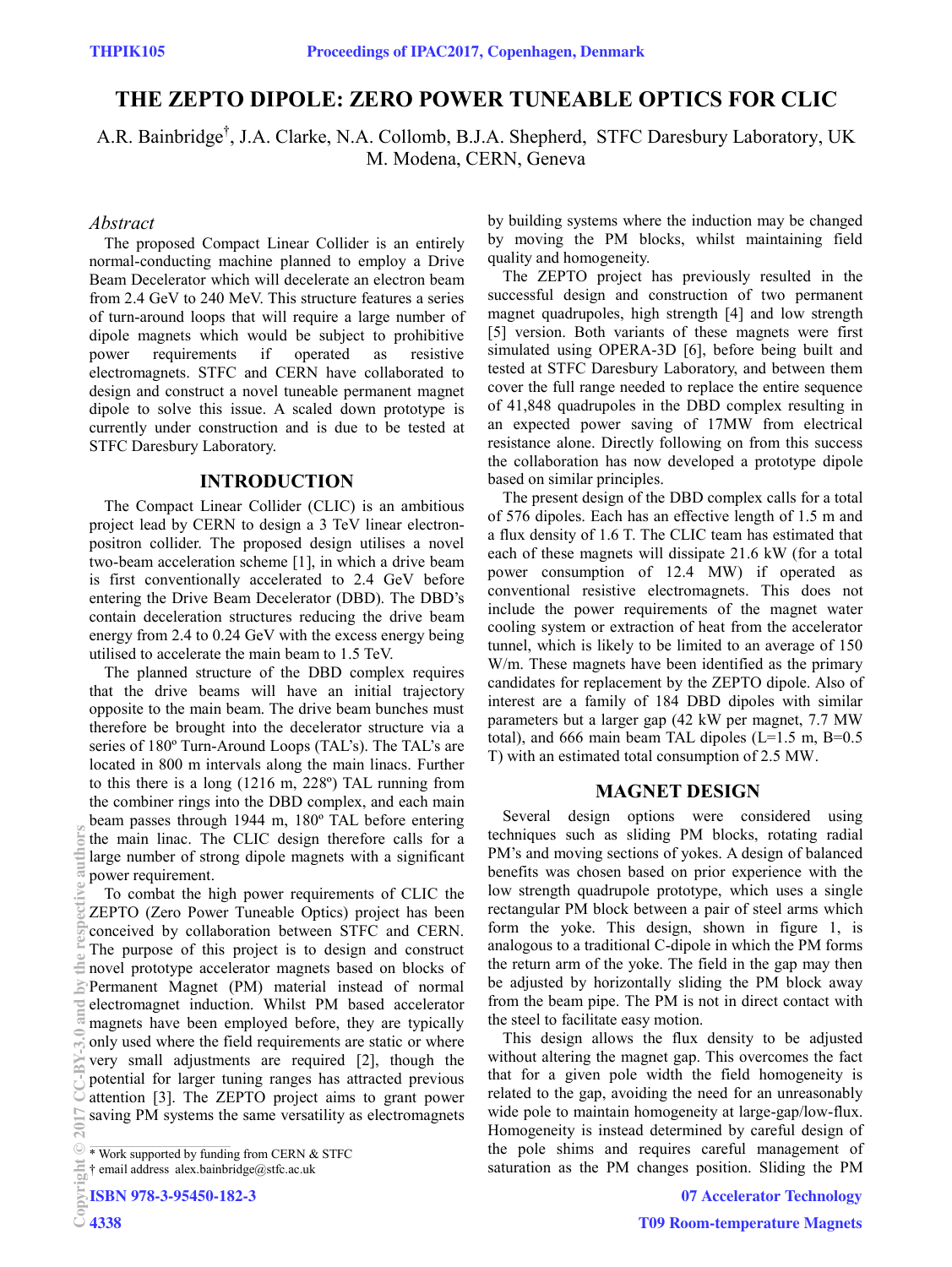

Figure 1: An OPERA-3D representation of the dipole design. Magnetic steel is shown in yellow, non-magnetic steel in purple and the PM in red. The magnetic circuit is illustrated in white and the motion of the PM in black.

horizontally also requires less force than pulling the yoke apart.

The prototype has a target peak field of 1.1 T over a length of 400mm with a 40 mm gap with a  $100\% - 50\%$ tuning range. The PM block (which has been successfully constructed) is 500x400x200 mm of sintered NdFeB with a max Br of 1.41 Tesla. It was anticipated that this design may make achieving a highly homogenous integrated field difficult and so the target homogeneity was reduced from the CLIC target of 0.01% absolute and 0.1% integrated over 40x40 mm to only 0.1% integrated over 30x30 mm.

Simulations predict that the peak field in the magnet gap will exceed the 1.1 T target with the block fully inserted. Retracting the block changes the central field in a slightly non-linear fashion, as shown in figure 2. This is more noticeable at high field due to small areas of saturation in the steel. Moving the block by 400 mm results in a central field of 0.46 T. The 50% tuning mark



Figure 2: Predicted magnetic flux density at the geometric center of the magnet as a function of block displacement.

occurring at approximately 355 mm displacement. The prototype is therefore being constructed with a motion system designed to accommodate a 400 mm stroke to ensure that the entire tuning range is covered. The required stroke could potentially be reduced by introducing a secondary magnetic circuit for the PM to retreat into, this also complicates the magnetic forces and engineering so is not included in the first prototype.

The C-dipole design with all PM material on one side of the beam prevents good homogeneity of the integrated field using conventional shim designs. As the bunch approaches the magnet (and again shortly after it exits the magnet) the bending field is slightly stronger on the side of the bunch closest to the PM. This is countered by using an asymmetric pole shape; on the pole side nearest the PM a roll-off reduces the field strength and on the opposite side a shim increases it, with the poles flat and parallel over the diameter of the beam pipe. This results in a slightly imbalanced field inside the magnet itself which opposes the imbalance on approach and exit, leading to



Figure 3: Predicted integrated field homogeneity of the proposed magnet design. X=0 is the geometric center of the gap. Black= magnet fully inserted and red=retracted 300 mm with  $B_0$  chosen as the integrated field at X=0.

**07 Accelerator Technology**

**ISBN 978-3-95450-182-3**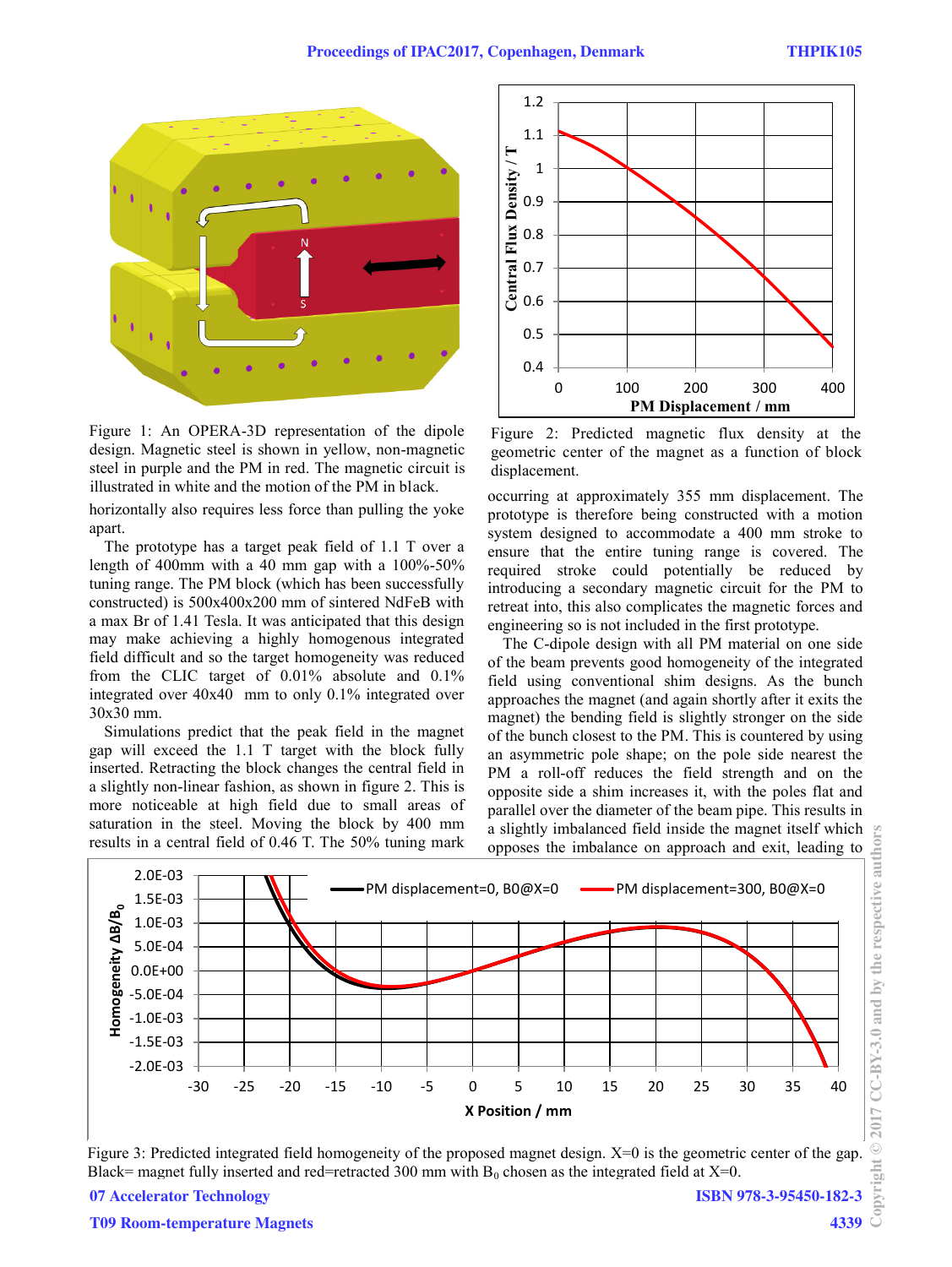acceptable homogeneity of the integrated field between ±∞.

The predicted homogeneity of the integrated field is shown in figure 3. The current pole design allows the 0.1% requirement to be met from  $X = -22$  to  $+34$  mm from the beam axis. This is highly encouraging considering that the target was only to achieve this to  $\pm 15$  mm. This homogeneity is well preserved as the block moves; balancing pole shape with saturation makes homogeneity relatively independent of PM block position.

### **MAGNETIC FORCES & ENGINEERING**

The magnetic forces arising from having such a large PM block so close to the steel poles represent a significant engineering challenge. The gap between the PM block and the steel pole, necessary to facilitate motion, is nominally 2mm and must be kept constant as the PM block moves. The force across the magnet gap is also significant, as the yoke consists of two separate pieces strong support is required to maintain separation.



Figure 4: Significant predicted magnetic forces across all gaps in the proposed design.

The actions of the forces and their predicted values are shown in figure 4. The vertical force  $(FY_M)$  between the PM block and the steel is countered by aluminium extensions to the pole pieces (not shown) which are then locked a fixed distance apart by a back plate which houses the motion system. Rails are mounted on the poles between which a carriage sits containing the PM block, keeping it central. The carriage frame provides support against the vertical forces as it slides on bearings along the rails. The peak of  $FY_M$  occurs with the PM fully inserted, approximately 81 kN for each of the 2 pole pieces.

The force across the main magnet gap  $(FY_G)$  is supported by 3 adjustable titanium support pillars. These forces, and their central point of action, are strongly dependent on the position of the PM block. The peak of  $FY_G$  is approximately 36 kN, again at full insertion of the PM.

The PM block is also subject to a strong horizontal force (FX) which always acts in the direction of the magnet gap and varies strongly. This force is modelled past the maximum stroke for initial insertion of the PM block and is predicted to peak at 28 kN during insertion and at 26 kN at the position of maximum stroke. To move the block accurately a motion system has been designed employing a step-servo motor with a pair of low range gearboxes giving a 60-1 reduction. The carriage is linked to the gearboxes by a pair of ball screws. It is expected that this system will move and hold the PM block at any point of the stroke with a maximum accumulated error of 3.75 µm over the entire range.

The magnet prototype is currently under construction. The PM block was delivered by Vacuumschmelze, and the magnet steel and aluminium backing components have been finished in house at STFC Daresbury. We are currently in the process of centering the magnetic block within the poles and locking components in place against the magnetic forces. The motion system will shortly be tested. The dipole performance will then be assessed against simulation be means of Hall probe mapping, integrated field measurements via stretched wire and harmonic assessments via rotating coil.

#### **CONCLUSIONS**

A new type of adjustable permanent magnet dipole with a 50% tuning range has been designed by collaboration between STFC and CERN. This magnet presents an opportunity for large scale energy savings in new accelerator projects. Mechanical and magnetic modelling is complete and a prototype is currently under construction and is due to be tested at STFC Daresbury Laboratory.

#### **REFERENCES**

- [1] M. Aicheler *et al*., "A Multi-TeV linear collider based on CLIC technology: CLIC Conceptual Design Report", CERN, 2012.
- [2] J. Citadini *et al*., "Sirius-A 3 GeV Electron Storage Ring Based on Permanent Magnets," *IEEE Transactions on*

**07 Accelerator Technology**

**©**